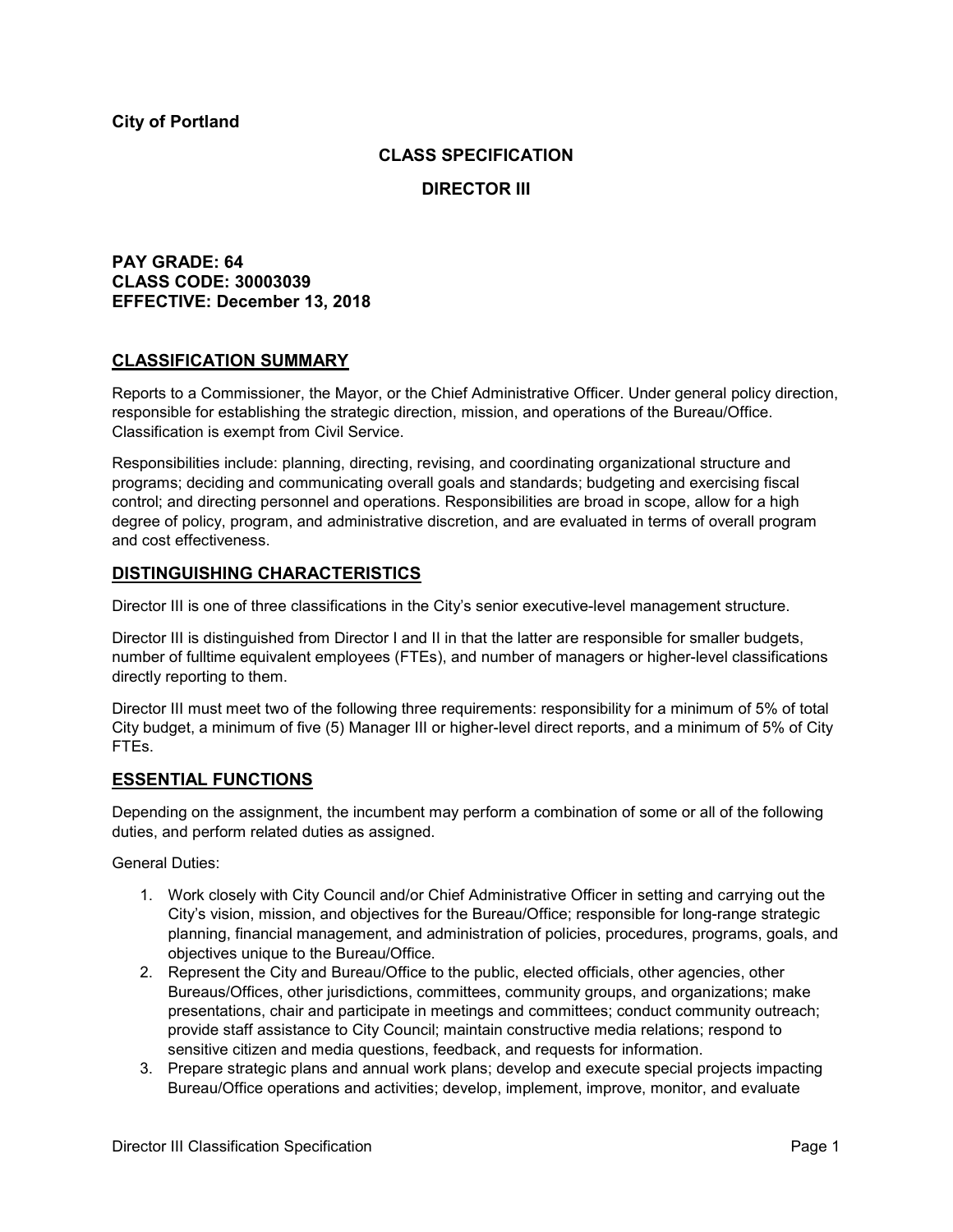programs, projects, workflow, methods, and work products in accordance with City and Bureau/Office plans, budgets, and policies.

- 4. Supervise, participate in, and approve the development and administration of the Bureau/Office budget; direct the forecast of resources needed for staffing, equipment, materials, and supplies; authorize expenditures; monitor budget-to-actual revenues and expenditures; implement mid-year or other adjustments.
- 5. Provide leadership to attract, develop, and retain diverse, highly competent, service-oriented staff that support the City's and Bureau/Office's mission, objectives, and service expectations; create and promote an equitable workplace that demonstrates an environment respectful of living and working in a multicultural society; ensure that employees are provided with guidance and opportunity to correct deficiencies, and appropriate discipline procedures are implemented.
- 6. Review and analyze pertinent statutes, regulations, ordinances, and policies in terms of impact on Bureau/Office programs; ensure compliance.

# **SUPERVISION RECEIVED AND EXERCISED**

The work of this classification is performed under general policy direction by City Council and under general policy direction by a Commissioner, the Mayor, or the Chief Administrative Officer.

Directly supervises a minimum of four (4) employees. Indirectly supervises staff assigned to subordinate managers and supervisors.

# **KNOWLEDGE/SKILLS/ABILITIES REQUIRED**

- 1. Advanced knowledge of principles and practices of strategic leadership in public administration, budget preparation and administration, and fields related to the mission and purpose of the Bureau/Office.
- 2. Advanced knowledge of principles of management, supervision, training, and performance evaluation.
- 3. Knowledge of relevant federal, state, and local laws, statutes, regulations, and ordinances, and the ability to analyze, interpret, explain, and apply them.
- 4. Ability to apply analytic and problem-solving skills to independently develop sound decisions, conclusions, and recommendations.
- 5. Ability to manage functions and operations, including personnel management and budget administration, and apply program practices to diverse and complex City services.
- 6. Ability to establish and maintain effective working relationships with those contacted in the course of work; demonstrate tact, diplomacy, and patience; gain cooperation through discussion and collaboration.
- 7. Ability to communicate effectively, both verbally and in writing; present information, proposals, and recommendations clearly and persuasively in public settings.
- 8. Ability to collaborate with communities of color and people traditionally underrepresented in local decision-making; facilitate inclusive participation in programs and activities; communicate crossculturally.
- 9. Ability to manage a multicultural workforce, promote an equitable workplace environment, and apply equitable program practices to diverse and complex City services.
- 10. Ability to navigate sensitive political environments.

## **MINIMUM QUALIFICATIONS REQUIRED**

Any combination of education and experience that is equivalent to the following minimum qualifications is acceptable.

**Education/Training**: Bachelor's degree from an accredited college or university with major course work in business administration, public administration, or a related field, and, when